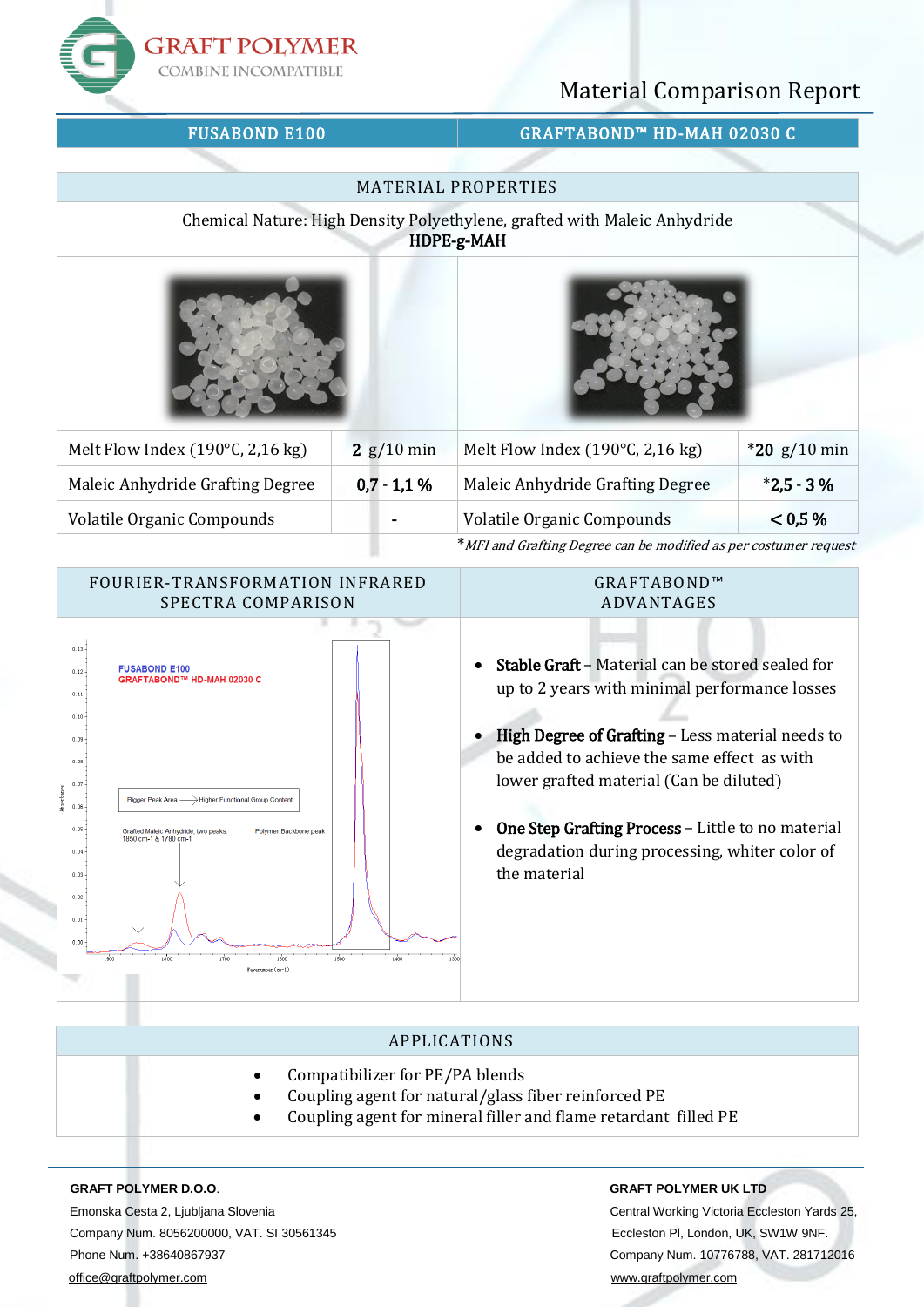| <b>FUSABOND P353</b>                                                                    |                 | GRAFTABOND™ PPH-MAH 70025 CA                                                              |                |
|-----------------------------------------------------------------------------------------|-----------------|-------------------------------------------------------------------------------------------|----------------|
|                                                                                         |                 |                                                                                           |                |
|                                                                                         |                 | <b>MATERIAL PROPERTIES</b>                                                                |                |
| Chemical Nature: Polypropylene Copolymer, grafted<br>with Maleic Anhydride<br>PPC-g-MAH |                 | Chemical Nature: Polypropylene Homopolymer,<br>grafted with Maleic Anhydride<br>PPH-g-MAH |                |
|                                                                                         |                 |                                                                                           |                |
| Melt Flow Index $(160^{\circ}C, 0.325$ kg)                                              | 22,4 $g/10$ min | Melt Flow Index (190 $°C$ , 0,325 kg)                                                     | $*17$ g/10 min |
| Maleic Anhydride Grafting Degree                                                        | $1,3 - 1,9\%$   | Maleic Anhydride Grafting Degree                                                          | $*2 - 2,5\%$   |
| Volatile Organic Compounds                                                              | 0,2%            | Volatile Organic Compounds                                                                | < 0.5 %        |
|                                                                                         |                 | *MFI and Grafting Degree can be modified as per costumer request                          |                |



## GRAFTABOND™ ADVANTAGES

- Stable Graft Material can be stored sealed for up to 2 years with minimal performance losses
- High Degree of Grafting Less material needs to be added to achieve the same effect as with lower grafted material (Can be diluted)
- One Step Grafting Process Little to no material degradation during processing, whiter color of the material

# APPLICATIONS

- Coupling agent for all kinds of glass fiber filled PP
- Adhesion promoter
- Compatibilizer for mineral filler filled PP

Emonska Cesta 2, Ljubljana Slovenia Central Working Victoria Eccleston Yards 25, Company Num. 8056200000, VAT. SI 30561345 Eccleston Pl, London, UK, SW1W 9NF. Phone Num. +38640867937 Company Num. 10776788, VAT. 281712016 [office@graftpolymer.com](mailto:office@graftpolymer.com) [www.graftpolymer.com](http://www.graftpolymer.com/)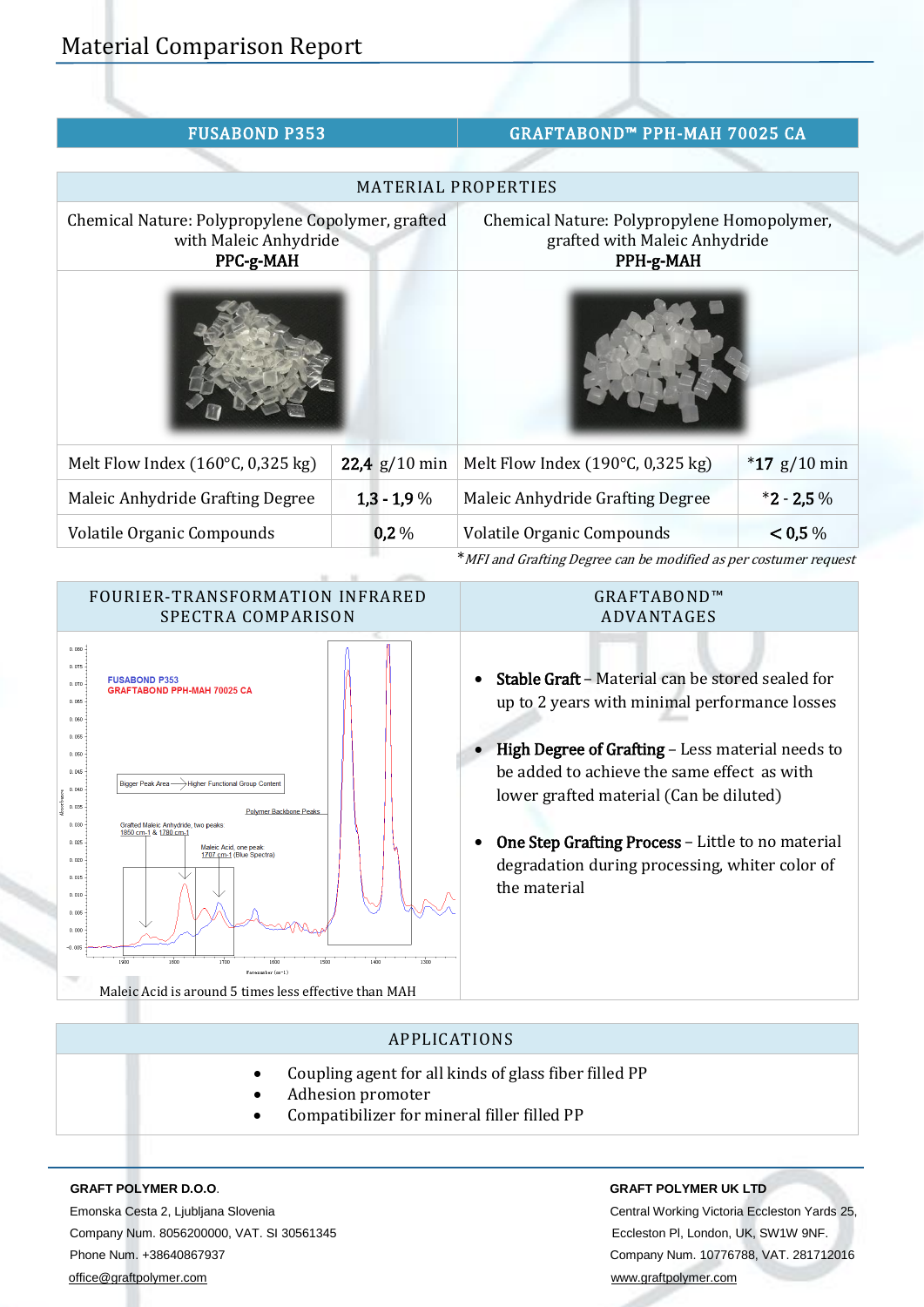# FUSABOND N493 GRAFTABOND™ PO-MAH 00410 IM

|                                  |                | MATERIAL PROPERTIES                                                              |                |
|----------------------------------|----------------|----------------------------------------------------------------------------------|----------------|
|                                  |                | Chemical Nature: Polyethylene-Octene, grafted with Maleic Anhydride<br>POE-g-MAH |                |
|                                  |                |                                                                                  |                |
| Melt Flow Index (190°C, 2,16 kg) | 1,6 $g/10$ min | Melt Flow Index (190°C, 2,16 kg)                                                 | *4 $g/10$ min  |
| Maleic Anhydride Grafting Degree | $0,4 - 0,6 %$  | Maleic Anhydride Grafting Degree                                                 | $*0,5 - 1,3 %$ |
| Volatile Organic Compounds       |                | Volatile Organic Compounds                                                       | < 0.5 %        |
| Shore A                          | 72             | Shore A                                                                          | 60             |
|                                  |                | * MEL and Crafting Degree can be modified as nor sectionar request               |                |

`MFI and Grafting Degree can be modified as per costumer request

# FOURIER-TRANSFORMATION INFRARED SPECTRA COMPARISON



## GRAFTABOND™ ADVANTAGES

- Stable Graft Material can be stored sealed for up to 2 years with minimal performance losses
- High Degree of Grafting Less material needs to be added to achieve the same effect as with lower grafted material (Can be diluted)
- One Step Grafting Process Little to no material degradation during processing, whiter color of the material

# APPLICATIONS

- Impact toughener and compatibilizer for all PA blends
- Impact toughener and compatibilizer for HFFR filled polyolefin-based compounds (Wire and Cable compounds)
- Blends for golf balls

Emonska Cesta 2, Ljubljana Slovenia Central Working Victoria Eccleston Yards 25, Company Num. 8056200000, VAT. SI 30561345 Eccleston Pl, London, UK, SW1W 9NF. Phone Num. +38640867937 Company Num. 10776788, VAT. 281712016 [office@graftpolymer.com](mailto:office@graftpolymer.com) [www.graftpolymer.com](http://www.graftpolymer.com/)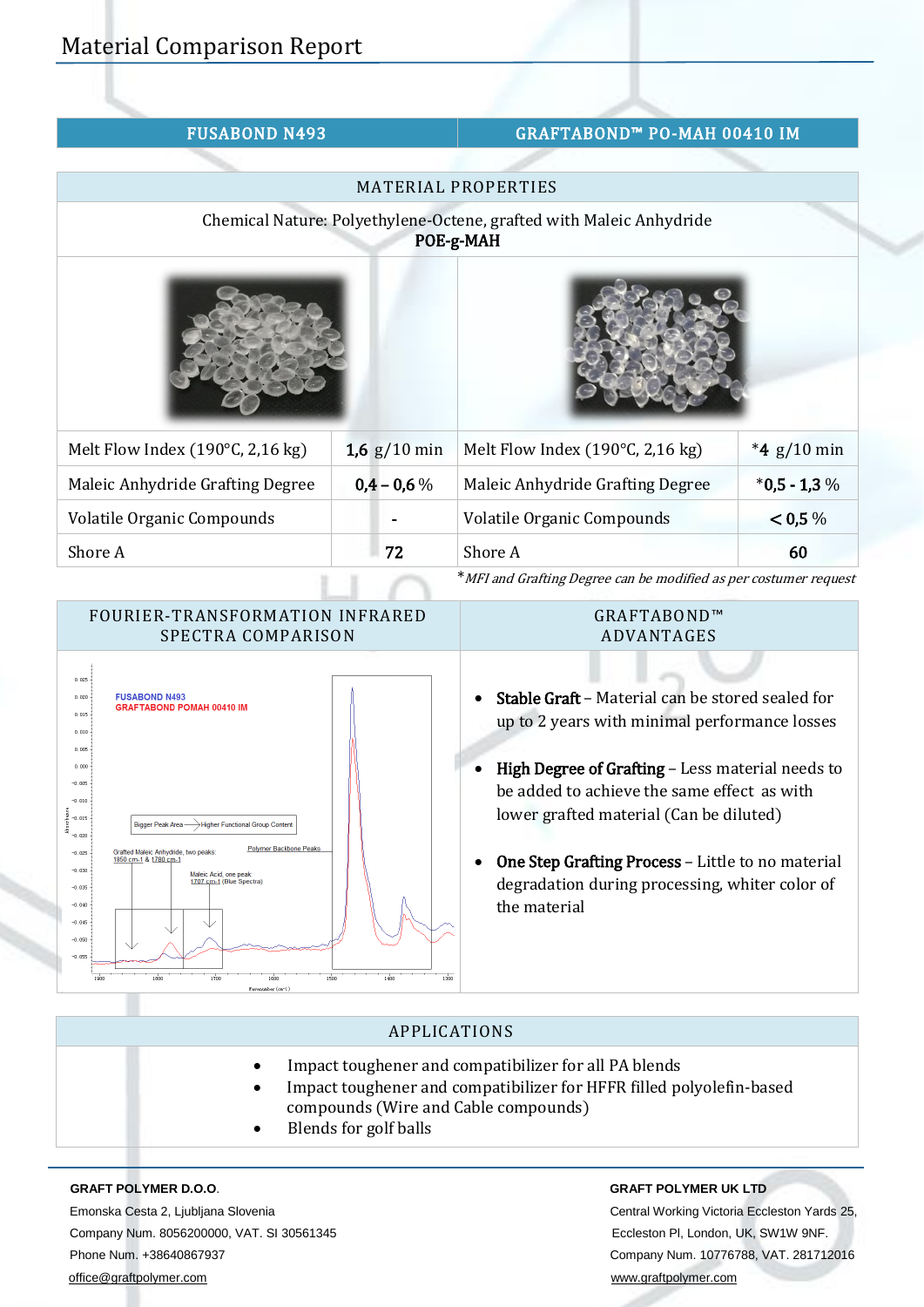|  |  | <b>FUSABOND A560</b> |  |
|--|--|----------------------|--|
|  |  |                      |  |

# GRAFTABOND™ EB-MAH 00730 C

|                                      |                 | <b>MATERIAL PROPERTIES</b>                                                                                |               |
|--------------------------------------|-----------------|-----------------------------------------------------------------------------------------------------------|---------------|
|                                      |                 | Chemical Nature: Polyethylene-Butyl Acrylate Copolymer, grafted with Maleic Anhydride<br><b>EBA-g-MAH</b> |               |
|                                      |                 |                                                                                                           |               |
| Melt Flow Index (190 $°C$ , 2,16 kg) | 5,6 $g/10$ min  | Melt Flow Index (190 $\degree$ C, 2,16 kg)                                                                | $*7$ g/10 min |
| Maleic Anhydride Grafting Degree     | $\approx 0.6\%$ | Maleic Anhydride Grafting Degree                                                                          | $*2,5 - 3\%$  |
| <b>Volatile Organic Compounds</b>    |                 | Volatile Organic Compounds                                                                                | < 0.5 %       |
|                                      |                 | * MFI and Grafting Degree can be modified as per costumer request                                         |               |

\*MFI and Grafting Degree can be modified as per costumer request



# APPLICATIONS

- Impact toughener and compatibilizer for polyolefin/PA blends and fiber/mineral filler filled polyolefin composites
- Adds gloss to polyolefin/glass fiber compounds

Emonska Cesta 2, Ljubljana Slovenia Central Working Victoria Eccleston Yards 25, Company Num. 8056200000, VAT. SI 30561345 Eccleston Pl, London, UK, SW1W 9NF. Phone Num. +38640867937 Company Num. 10776788, VAT. 281712016 [office@graftpolymer.com](mailto:office@graftpolymer.com) [www.graftpolymer.com](http://www.graftpolymer.com/)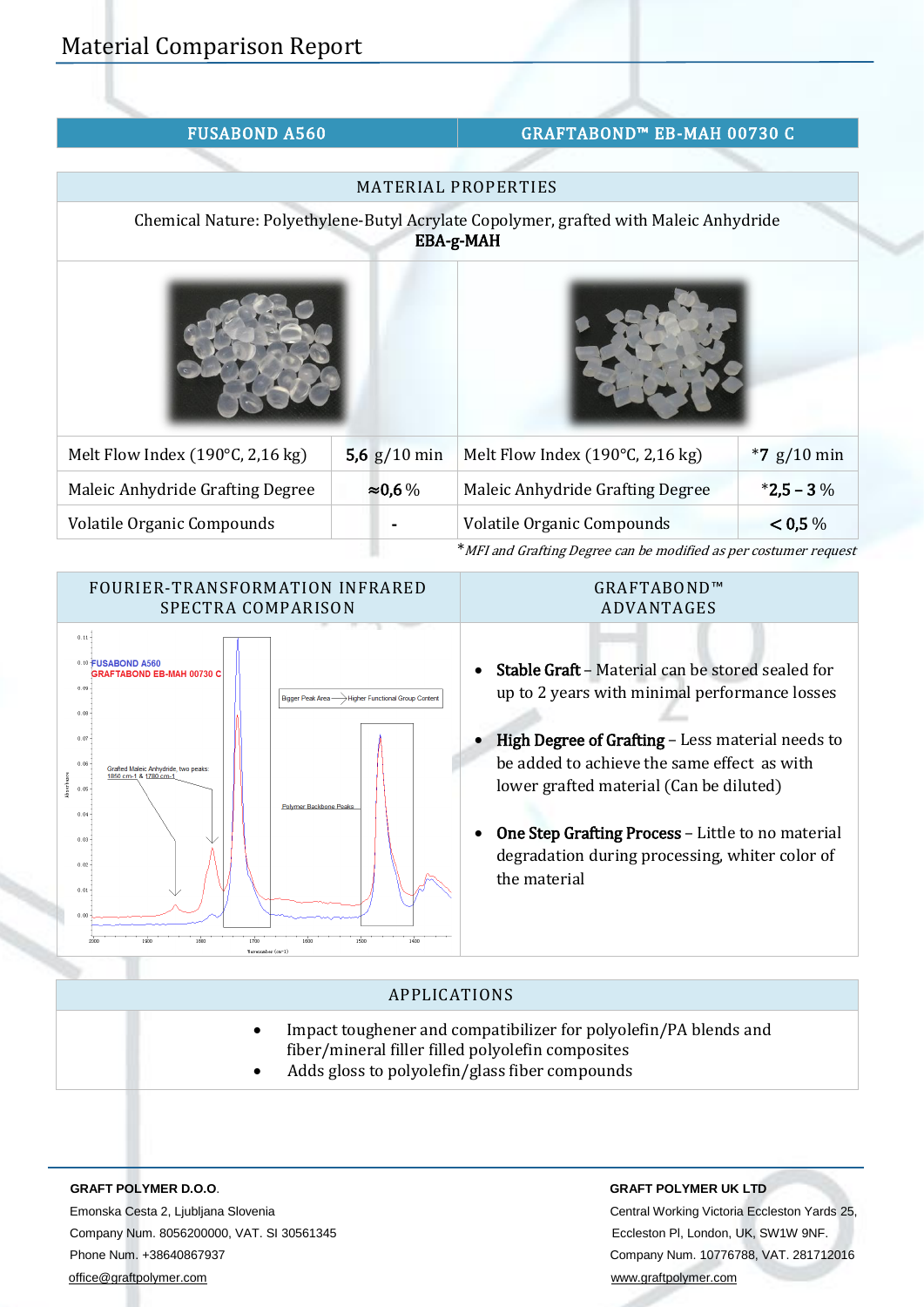| <b>ELVALOY PTW</b> |  |  |
|--------------------|--|--|
|                    |  |  |

# GRAFTABOND™ EB-GMA 01030 C

|                                             |                 | <b>MATERIAL PROPERTIES</b>                                                                              |                |
|---------------------------------------------|-----------------|---------------------------------------------------------------------------------------------------------|----------------|
|                                             |                 | Chemical Nature: Polyethylene-Butyl Acrylate Copolymer, grafted with Glycidyl Methacrylate<br>EBA-g-GMA |                |
|                                             |                 |                                                                                                         |                |
| Melt Flow Index (190 $°C$ , 2,16 kg)        | 12 $g/10$ min   | Melt Flow Index (190 $°C$ , 2,16 kg)                                                                    | $*10$ g/10 min |
| <b>Glycidyl Methacylate Grafting Degree</b> | $\approx$ 2,8 % | <b>Glycidyl Methacylate Grafting Degree</b>                                                             | $*2,5 - 3\%$   |
| Volatile Organic Compounds                  |                 | <b>Volatile Organic Compounds</b>                                                                       | < 0.5 %        |
|                                             |                 | * MFI and Grafting Degree can be modified as per costumer request                                       |                |

## FOURIER-TRANSFORMATION INFRARED SPECTRA COMPARISON



## GRAFTABOND™ ADVANTAGES

- Stable Graft Material can be stored sealed for up to 2 years with minimal performance losses
- High Degree of Grafting Less material needs to be added to achieve the same effect as with lower grafted material (Can be diluted)
- One Step Grafting Process Little to no material degradation during processing, whiter color of the material

# APPLICATIONS

- General purpose impact toughener for a variety of polymers
- Best when used with polyesters (PET, PBT…)
- Increases melt strength of PET

Emonska Cesta 2, Ljubljana Slovenia Central Working Victoria Eccleston Yards 25, Company Num. 8056200000, VAT. SI 30561345 Eccleston Pl, London, UK, SW1W 9NF. Phone Num. +38640867937 Company Num. 10776788, VAT. 281712016 [office@graftpolymer.com](mailto:office@graftpolymer.com) [www.graftpolymer.com](http://www.graftpolymer.com/)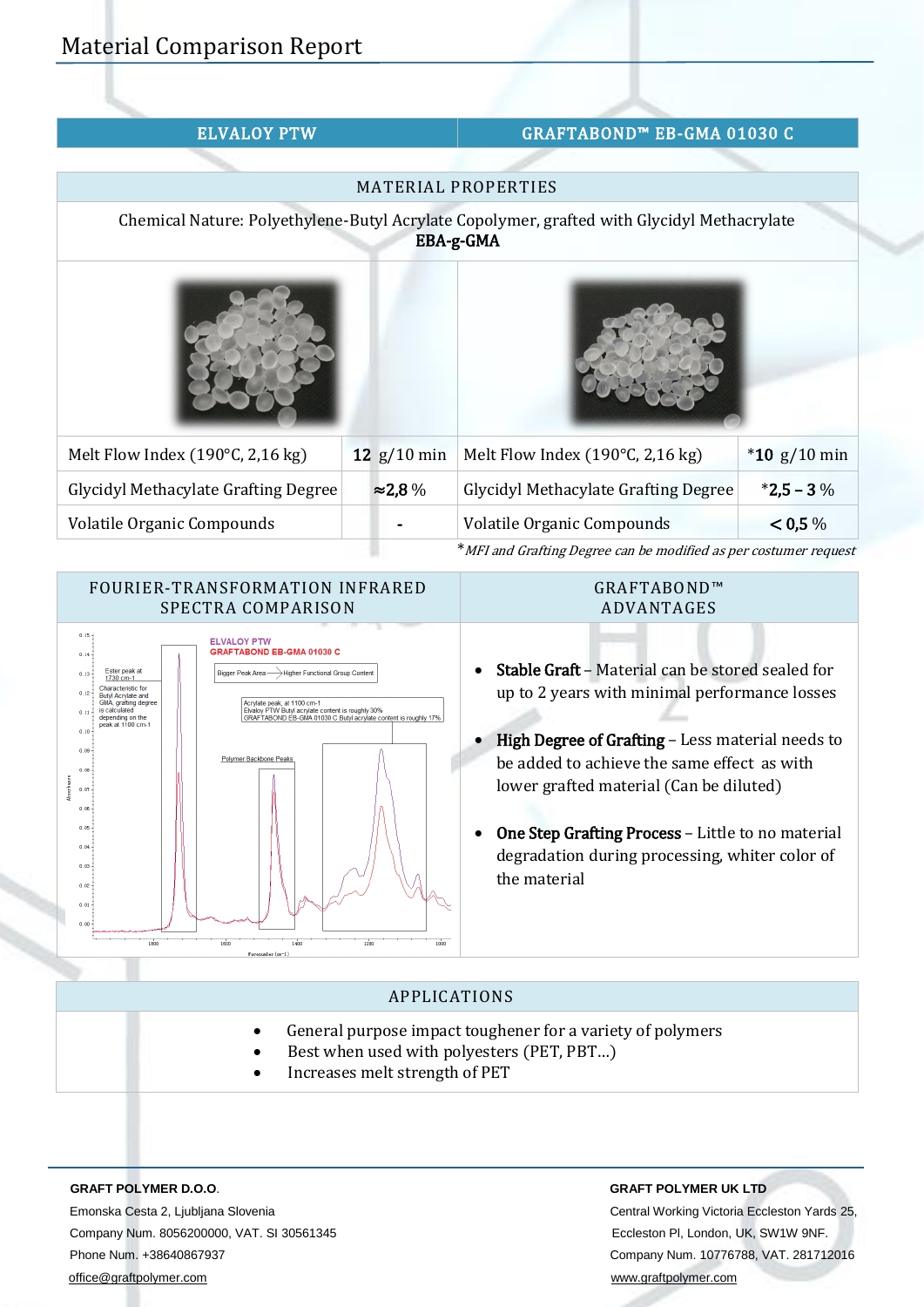| <b>FUSABOND E528</b>             |                     | GRAFTABOND™ LL-MAH 02030 C                                                                     |                |
|----------------------------------|---------------------|------------------------------------------------------------------------------------------------|----------------|
|                                  |                     |                                                                                                |                |
|                                  |                     | <b>MATERIAL PROPERTIES</b>                                                                     |                |
|                                  |                     | Chemical Nature: Linear Low Density Polyethylene, grafted with Maleic Anhydride<br>LLDPE-g-MAH |                |
|                                  |                     |                                                                                                |                |
| Melt Flow Index (190°C, 2,16 kg) | 6,7 $g/10$ min      | Melt Flow Index (190°C, 2,16 kg)                                                               | $*20$ g/10 min |
| Maleic Anhydride Grafting Degree | $\approx$ 1,0-1,4 % | Maleic Anhydride Grafting Degree                                                               | $*2,5 - 3\%$   |
| Volatile Organic Compounds       |                     | Volatile Organic Compounds                                                                     | < 0.5 %        |
|                                  |                     | * MFI and Grafting Degree can be modified as per costumer request                              |                |



## GRAFTABOND™ ADVANTAGES

- Stable Graft Material can be stored sealed for up to 2 years with minimal performance losses
- High Degree of Grafting Less material needs to be added to achieve the same effect as with lower grafted material (Can be diluted)
- One Step Grafting Process Little to no material degradation during processing, whiter color of the material

# APPLICATIONS

- Compatibilizer for PE/PA blends
- Coupling agent for natural/glass fiber reinforced PE
- Coupling agent for mineral filler and flame retardant filled PE

Emonska Cesta 2, Ljubljana Slovenia Central Working Victoria Eccleston Yards 25, Company Num. 8056200000, VAT. SI 30561345 Eccleston Pl, London, UK, SW1W 9NF. Phone Num. +38640867937 Company Num. 10776788, VAT. 281712016 [office@graftpolymer.com](mailto:office@graftpolymer.com) [www.graftpolymer.com](http://www.graftpolymer.com/)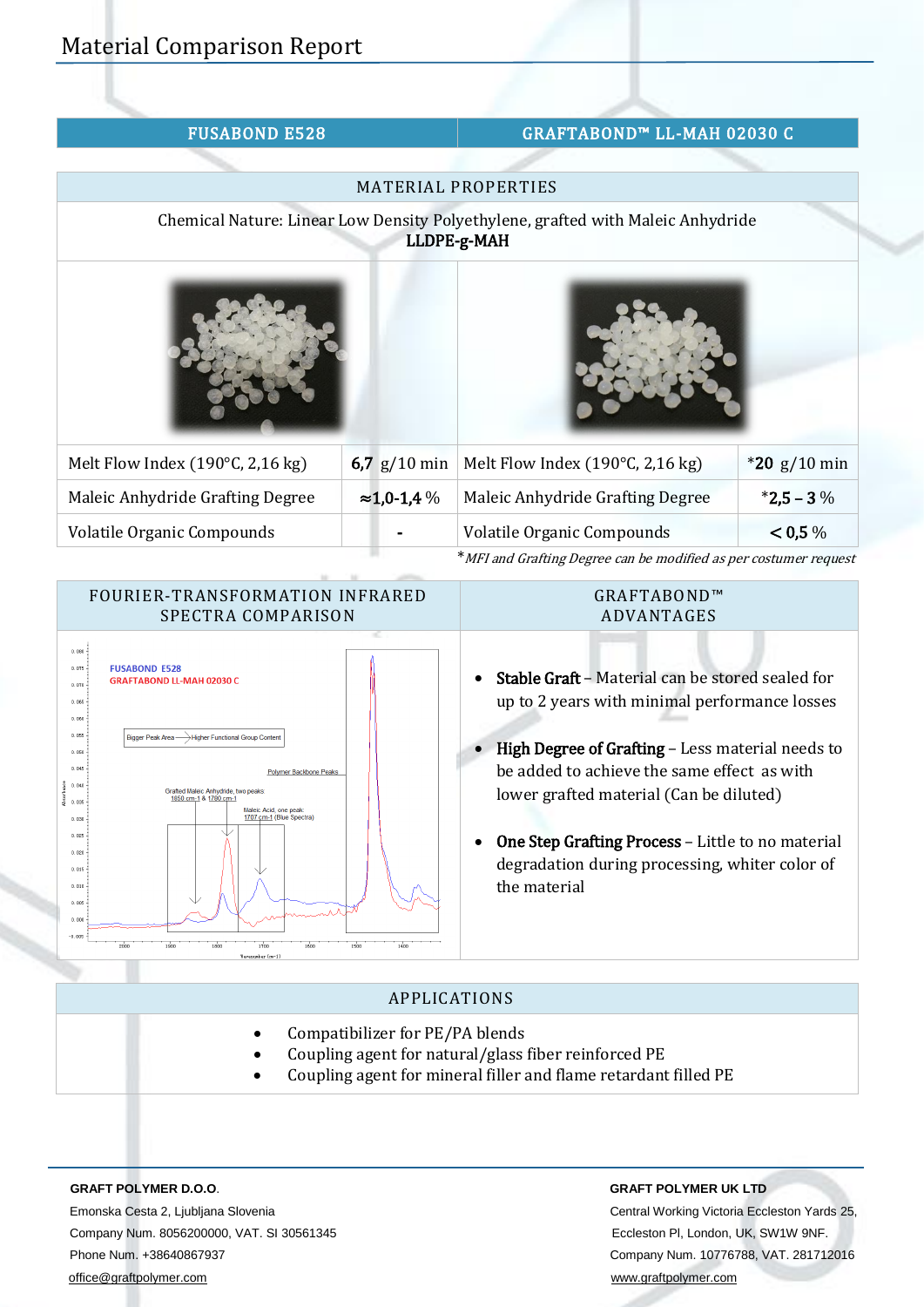|  |  | <b>FUSABOND N525</b> |
|--|--|----------------------|
|  |  |                      |

# GRAFTABOND™ PO-MAH 00410 IM

|                                  |                | <b>MATERIAL PROPERTIES</b>                                                                 |                |
|----------------------------------|----------------|--------------------------------------------------------------------------------------------|----------------|
|                                  |                | Chemical Nature: Polyethylene-Octene Copolymer, grafted with Maleic Anhydride<br>POE-g-MAH |                |
|                                  |                |                                                                                            |                |
| Melt Flow Index (190°C, 2,16 kg) | 3,7 $g/10$ min | Melt Flow Index (190°C, 2,16 kg)                                                           | *4 $g/10$ min  |
| Maleic Anhydride Grafting Degree | $0,7-1,1%$     | Maleic Anhydride Grafting Degree                                                           | $*0,5 - 1,3\%$ |
| Volatile Organic Compounds       |                | Volatile Organic Compounds                                                                 | < 0.5 %        |
|                                  |                | *MFI and Grafting Degree can be modified as per costumer request                           |                |

FOURIER-TRANSFORMATION INFRARED SPECTRA COMPARISON

### GRAFTABOND™ ADVANTAGES



- Stable Graft Material can be stored sealed for up to 2 years with minimal performance losses
- High Degree of Grafting Less material needs to be added to achieve the same effect as with lower grafted material (Can be diluted)
- One Step Grafting Process Little to no material degradation during processing, whiter color of the material

# APPLICATIONS

- Impact toughener and compatibilizer for all PA blends
	- Impact toughener and compatibilizer for HFFR filled polyolefin-based compounds (Wire and Cable compounds)
- Blends for golf balls

Emonska Cesta 2, Ljubljana Slovenia Central Working Victoria Eccleston Yards 25, Company Num. 8056200000, VAT. SI 30561345 Eccleston Pl, London, UK, SW1W 9NF. Phone Num. +38640867937 Company Num. 10776788, VAT. 281712016 [office@graftpolymer.com](mailto:office@graftpolymer.com) [www.graftpolymer.com](http://www.graftpolymer.com/)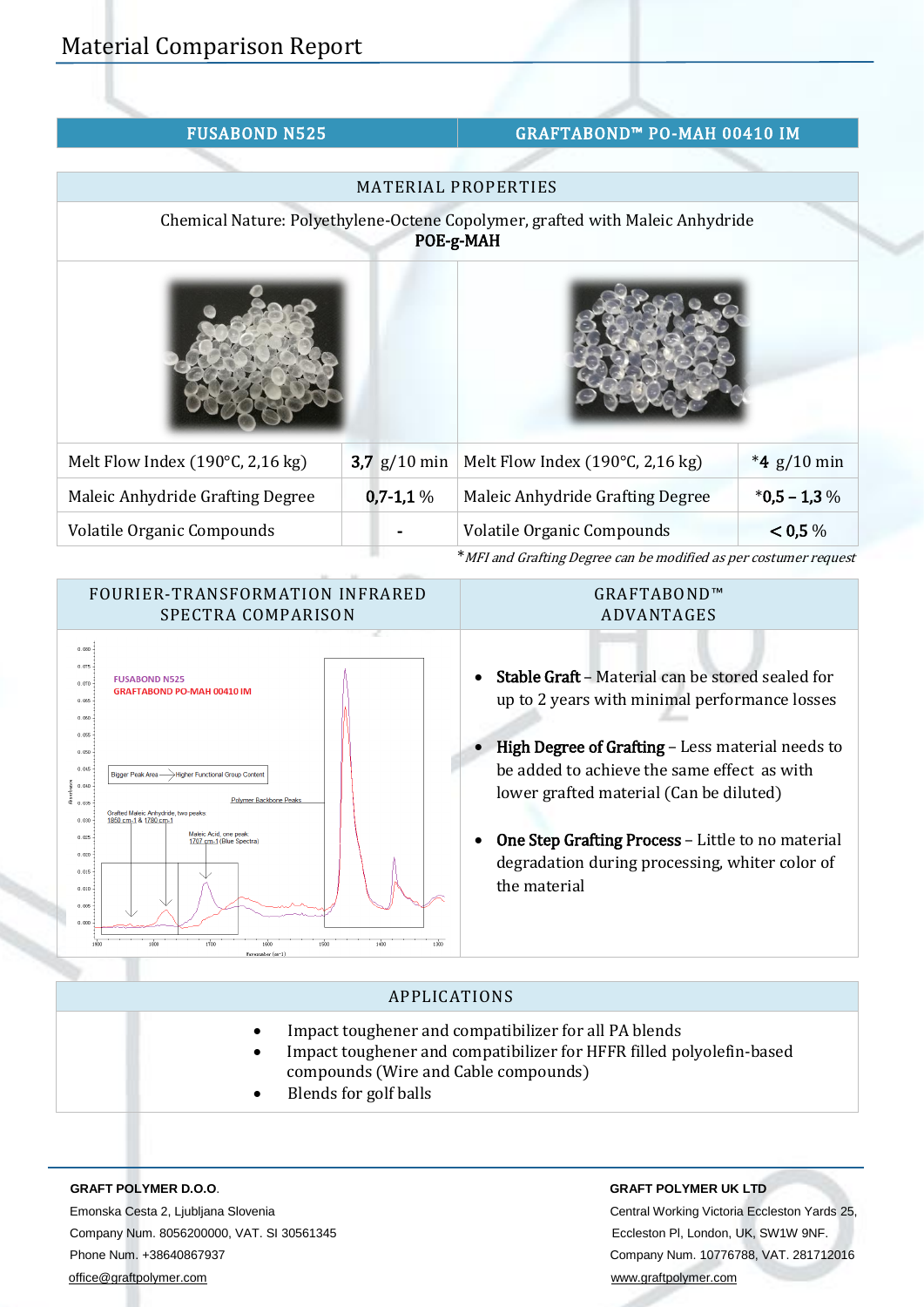| <b>FUSABOND N416</b> |
|----------------------|
|----------------------|

# GRAFTABOND™ EP-MAH 02010 IM

|                                  |                       | <b>MATERIAL PROPERTIES</b>                                                                                   |               |
|----------------------------------|-----------------------|--------------------------------------------------------------------------------------------------------------|---------------|
|                                  |                       | Chemical Nature: Ethylene-Propylene-Diene Monomer Rubber, grafted with Maleic Anhydride<br><b>EPDM-g-MAH</b> |               |
|                                  |                       |                                                                                                              |               |
| Melt Flow Index (280°C, 2,16 kg) | $23 \frac{g}{10}$ min | Melt Flow Index (250°C, 5 kg)                                                                                | $*5$ g/10 min |
| Maleic Anhydride Grafting Degree | $0,75-1,05\%$         | Maleic Anhydride Grafting Degree                                                                             | $*0,5-1,3%$   |
| Volatile Organic Compounds       |                       | Volatile Organic Compounds                                                                                   | < 0.5 %       |
|                                  |                       | $*$ $\frac{1000}{1000}$                                                                                      |               |

\*MFI and Grafting Degree can be modified as per costumer request



## GRAFTABOND™ ADVANTAGES

- Stable Graft Material can be stored sealed for up to 2 years with minimal performance losses
- High Degree of Grafting Less material needs to be added to achieve the same effect as with lower grafted material (Can be diluted)
- One Step Grafting Process Little to no material degradation during processing, whiter color of the material

# APPLICATIONS

- General purpose impact toughener for a variety of polymers
- Best when used with polyolefins and polyolefin/PA blends

 Emonska Cesta 2, Ljubljana Slovenia Central Working Victoria Eccleston Yards 25, Company Num. 8056200000, VAT. SI 30561345 Eccleston Pl, London, UK, SW1W 9NF. Phone Num. +38640867937 Company Num. 10776788, VAT. 281712016 [office@graftpolymer.com](mailto:office@graftpolymer.com) [www.graftpolymer.com](http://www.graftpolymer.com/)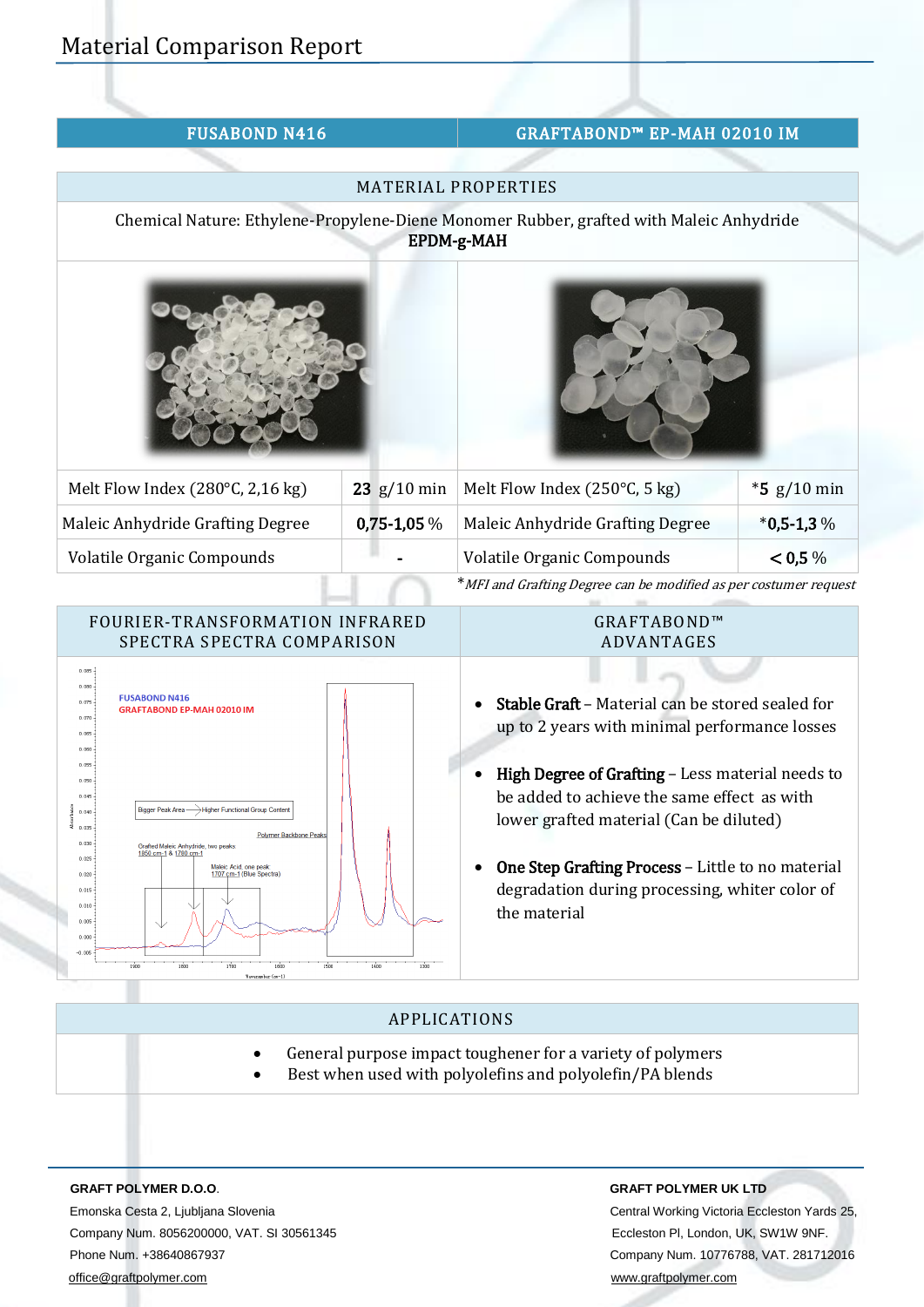| <b>FUSABOND C250</b>             |                | GRAFTABOND™ EV-MAH 12010 TL                                                                   |                 |
|----------------------------------|----------------|-----------------------------------------------------------------------------------------------|-----------------|
|                                  |                |                                                                                               |                 |
|                                  |                | MATERIAL PROPERTIES                                                                           |                 |
|                                  |                | Chemical Nature: Ethylene Vinyl Acetate Copolymer, grafted with Maleic Anhydride<br>EVA-g-MAH |                 |
|                                  |                |                                                                                               |                 |
| Melt Flow Index (190°C, 2,16 kg) | 1,4 $g/10$ min | Melt Flow Index (190°C, 2,16 kg)                                                              | $*120$ g/10 min |
| Maleic Anhydride Grafting Degree | $1,2-1,7%$     | Maleic Anhydride Grafting Degree                                                              | $*0,5 - 1,3\%$  |
| Volatile Organic Compounds       |                | Volatile Organic Compounds                                                                    | < 0.5 %         |
|                                  |                | * MFI and Grafting Degree can be modified as per costumer request                             |                 |

## FOURIER-TRANSFORMATION INFRARED SPECTRA SPECTRA COMPARISON



## GRAFTABOND™ ADVANTAGES

- Stable Graft Material can be stored sealed for up to 2 years with minimal performance losses
- High Degree of Grafting Less material needs to be added to achieve the same effect as with lower grafted material (Can be diluted)
- One Step Grafting Process Little to no material degradation during processing, whiter color of the material

# APPLICATIONS

- Adhesion promoter for polyethylene based polymers
	- Compatibilizer and toughener for polyolefin blends
- Tie layer in multi-layer films

Emonska Cesta 2, Ljubljana Slovenia Central Working Victoria Eccleston Yards 25, Company Num. 8056200000, VAT. SI 30561345 Eccleston Pl, London, UK, SW1W 9NF. Phone Num. +38640867937 Company Num. 10776788, VAT. 281712016 [office@graftpolymer.com](mailto:office@graftpolymer.com) [www.graftpolymer.com](http://www.graftpolymer.com/)